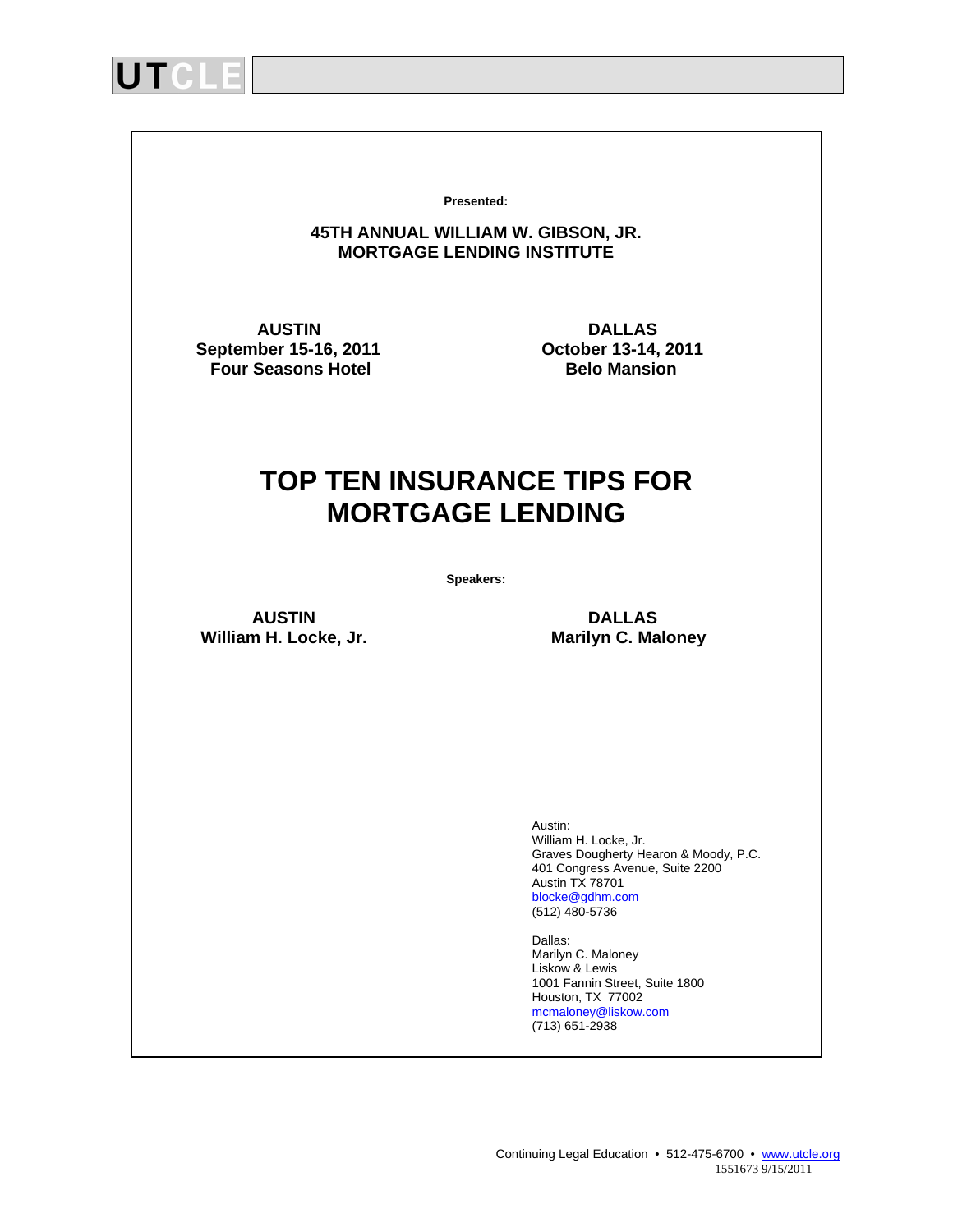## **TABLE OF CONTENTS**

| I.    |                                                                      |                                                                          |  |  |  |
|-------|----------------------------------------------------------------------|--------------------------------------------------------------------------|--|--|--|
| II.   | REQUIRING THE PROPER INSURANCE: PROPERTY INSURANCE 1                 |                                                                          |  |  |  |
|       | A.<br>$\mathbf{B}$ .<br>$C_{\cdot}$<br>D.<br>E.<br>$F_{\perp}$<br>G. |                                                                          |  |  |  |
| III.  | RIGHTS OF THE MORTGAGEE TO THE BORROWER'S INSURANCE                  |                                                                          |  |  |  |
| IV.   | REQUIRING THE PROPER INSURANCE: LIABILITY INSURANCE  4               |                                                                          |  |  |  |
|       | А.<br>B <sub>1</sub><br>$C_{\cdot}$                                  |                                                                          |  |  |  |
| V.    |                                                                      | REQUIRING THE PROPER INSURANCE: BUSINESS INCOME                          |  |  |  |
|       | A <sub>1</sub><br><b>B.</b><br>$\mathcal{C}$ .                       |                                                                          |  |  |  |
| VI.   | OBTAINING EVIDENCE THAT THE PROPER INSURANCE HAS                     |                                                                          |  |  |  |
|       | $A_{-}$<br>B <sub>1</sub>                                            |                                                                          |  |  |  |
| VII.  |                                                                      |                                                                          |  |  |  |
|       | A <sub>1</sub><br>B.<br>$\mathbf{C}$ .<br>D.                         |                                                                          |  |  |  |
| VIII. |                                                                      |                                                                          |  |  |  |
|       | А.<br><b>B.</b>                                                      | Considerations in the Decision to Allow Rebuilding; Replacement Value  8 |  |  |  |
| IX.   |                                                                      |                                                                          |  |  |  |
|       | A <sub>1</sub><br><b>B.</b><br>C.                                    |                                                                          |  |  |  |
| Χ.    |                                                                      |                                                                          |  |  |  |
|       | А.<br>Β.                                                             |                                                                          |  |  |  |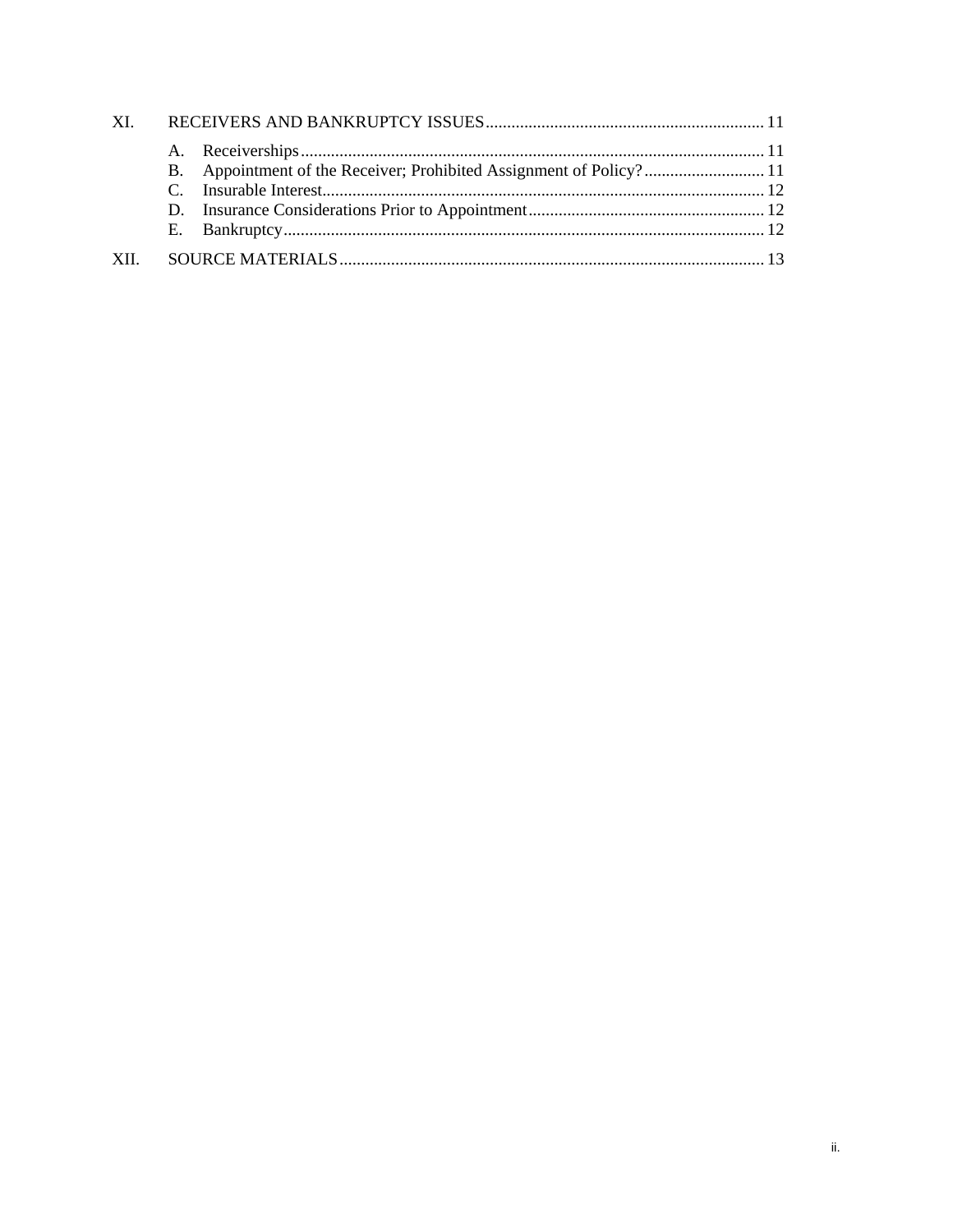## **I. INTRODUCTION**

Mortgage lenders have many concerns when they make, monitor, and, unfortunately, foreclose on secured loans. Although insurance issues may not be the first things a mortgage lender considers, these can be just as important as the credit-worthiness of the borrower, the status of the collateral, and other credit factors. This paper will outline ten of the top issues that should be considered in the life cycle of a mortgage loan.

## **II. REQUIRING THE PROPER INSURANCE: PROPERTY INSURANCE**

The most important insurance issue for a mortgage lender is to insure that adequate property insurance is in place to protect the value of its collateral.

## **A. Types of Property Insurance**

Although many credit agreements, deeds of trust, leases and other contracts still refer to an "all risks" policy, that title has not been used for many years. The current property policies are identified as either Basic, Broad, or Special Form of Loss. Both Basic and Broad forms provide coverage against named perils (such as fire or windstorm) while the Special Form of Loss generally covers all risks unless they are specifically excluded. A mortgage lender will always want to require that property insurance for its collateral be covered under a Special Form of Loss Policy.

#### **B. Exclusions**

Commercial property policies contain a number of exclusions, including losses caused directly or indirectly by earth movement, water damage, including floodwaters, sewage back-up and subterranean water, power interruption away from the premises, war, revolution, and insurrection, nuclear hazard, neglect by the insured in the face of an insured peril, or enforcement of a law regulating the construction or demolition of a building. Many of these exclusions can be covered by endorsement (at extra cost) and should be considered, depending upon the location of the collateral.

#### **C. Deductible**

The coverage provided under property insurance policies is subject to a deductible, which usually applies to each occurrence of loss. Deductibles can be in the form of a flat dollar amount or be expressed as a percentage of the amount of insurance on the building or structure. Most property insurance policies written along the Gulf Coast area now contain special hurricane or windstorm deductibles. Often, insurance requirements in credit agreements, deeds of trust, and other contracts fail to specify the permissible amount of deductibles or self-insured retentions. Deductibles can greatly impact the ability of a tenant or other contracting party to rebound from a loss. A 2007 New Jersey case involving a dispute between a national tenant with large deductibles and a landlord trying to terminate an unfavorable lease shows the problems that can arise when the parties are not specific in their agreements. *Boston Market Corporation v. Hack*, 2007 WL 2349989 (N.J. Super. App. Div. 2007), August 20, 2007.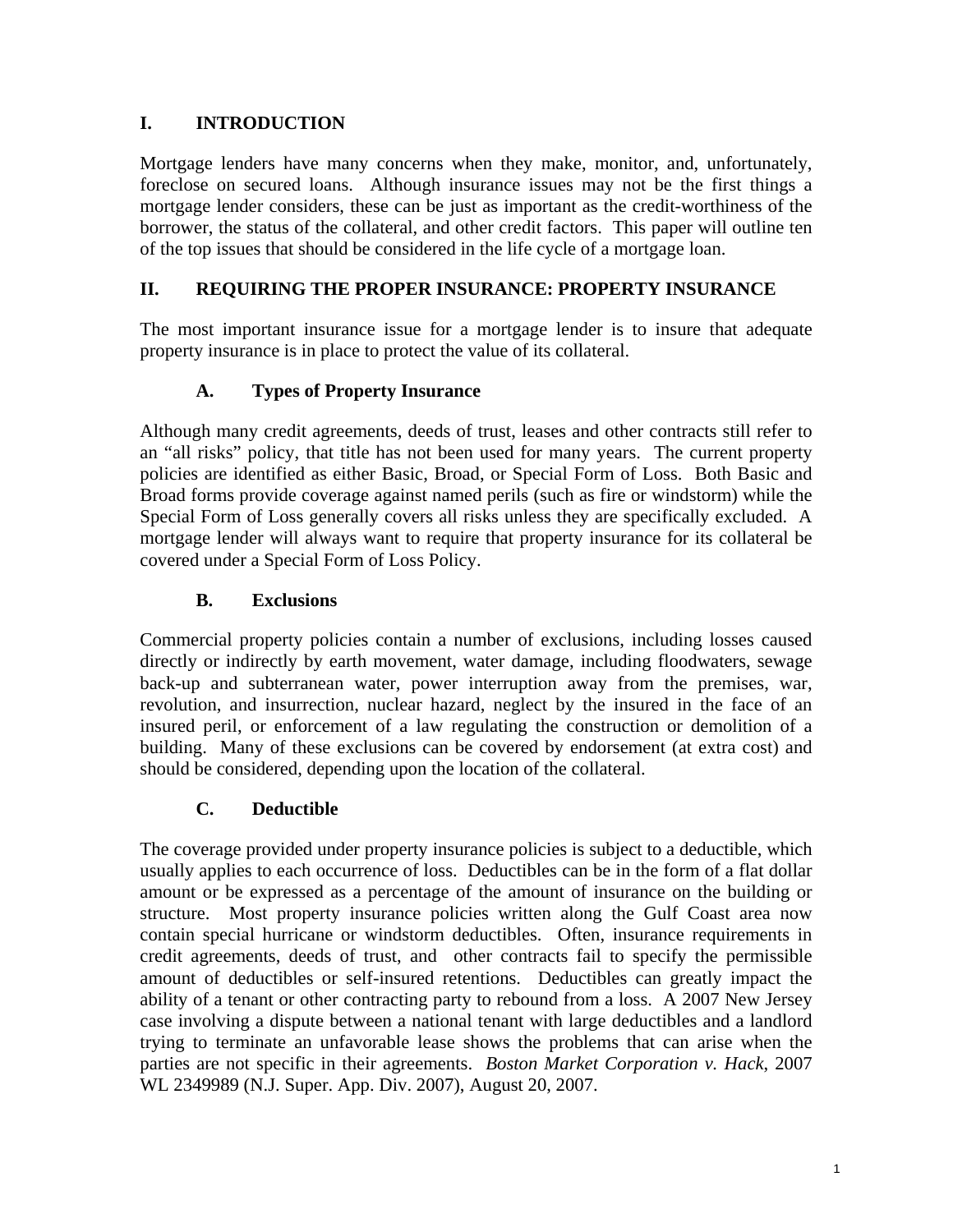## **D. Replacement Value; Actual Cash Value**

Claims on property insurance are paid on either an actual cash value or replacement cost basis. Actual cash value is the cost of the damaged property less depreciation. A policy that provides replacement cost coverage pays the actual amount needed to replace the damaged property after a loss, without regard to depreciation, up to a maximum amount, usually the face amount of the policy. However, in order to recover this greater amount, the property must, in fact, be repaired or restored.

## **E. Specify Amounts to Avoid Co-Insurance**

Most mortgage insurance requirements stipulate that the policy limits of property insurance must be adequate to avoid the effect of any co-insurance. Why? Because property policies typically impose a co-insurance requirement (perhaps 80% or 90% of the value of the insured property); if the insured carries less insurance, the amount of recoveries will be reduced proportionately. The reason for this is to avoid the possibility that insureds will gamble that it would be unlikely that they would suffer a total loss of the property. If they carried less insurance (for instance, 50% of the value of the property), they could save premium costs and still be protected in the event of a partial loss of the property. By imposition of a co-insurance requirement, a property policy will reduce even a partial loss by a percentage related to the actual amount of insurance carried (compared to the 80% or 90% of value) and then apply the applicable deductible to the resulting amount. This is an unsatisfactory result for a mortgage lender.

## **F. Flood Insurance**

Floods have caused particular problems in 2011. Perhaps by the time these materials are first presented in September, 2011, an Atlantic or Gulf Coast hurricane will have added to the flooding damage. Flood insurance is a separate peril that is typically excluded from even the Special Form of Loss insurance. The Federal Government has provided subsidized flood insurance through the National Flood Insurance Program ("NFIP"). The initial authorization of the NFIP expired several years ago and since then has been extended by multiple short-term extensions. The barrier to a long-term extension is disagreement between the House and the Senate as to such matters as the scope of coverage, steps to make up deficits in the program, and the ability of independent agents to issue flood policies. The NFIP does not include business income coverage. It only addresses direct physical loss of property and is subject to dollar limitations. As of the preparation of these materials (August, 2011), the NFIP will expire in September, 2011, unless extended.

## **G. Green Insurance Products**

If the mortgage lender is financing a LEED® certified or other "green" building project, it may want to consider requiring the borrower to carry insurance specifically intended to provide for rebuilding to "green" standards. While the green insurance is of fairly recent vintage, a number of companies now offer it and in the proper circumstance it may be of value to a particular project.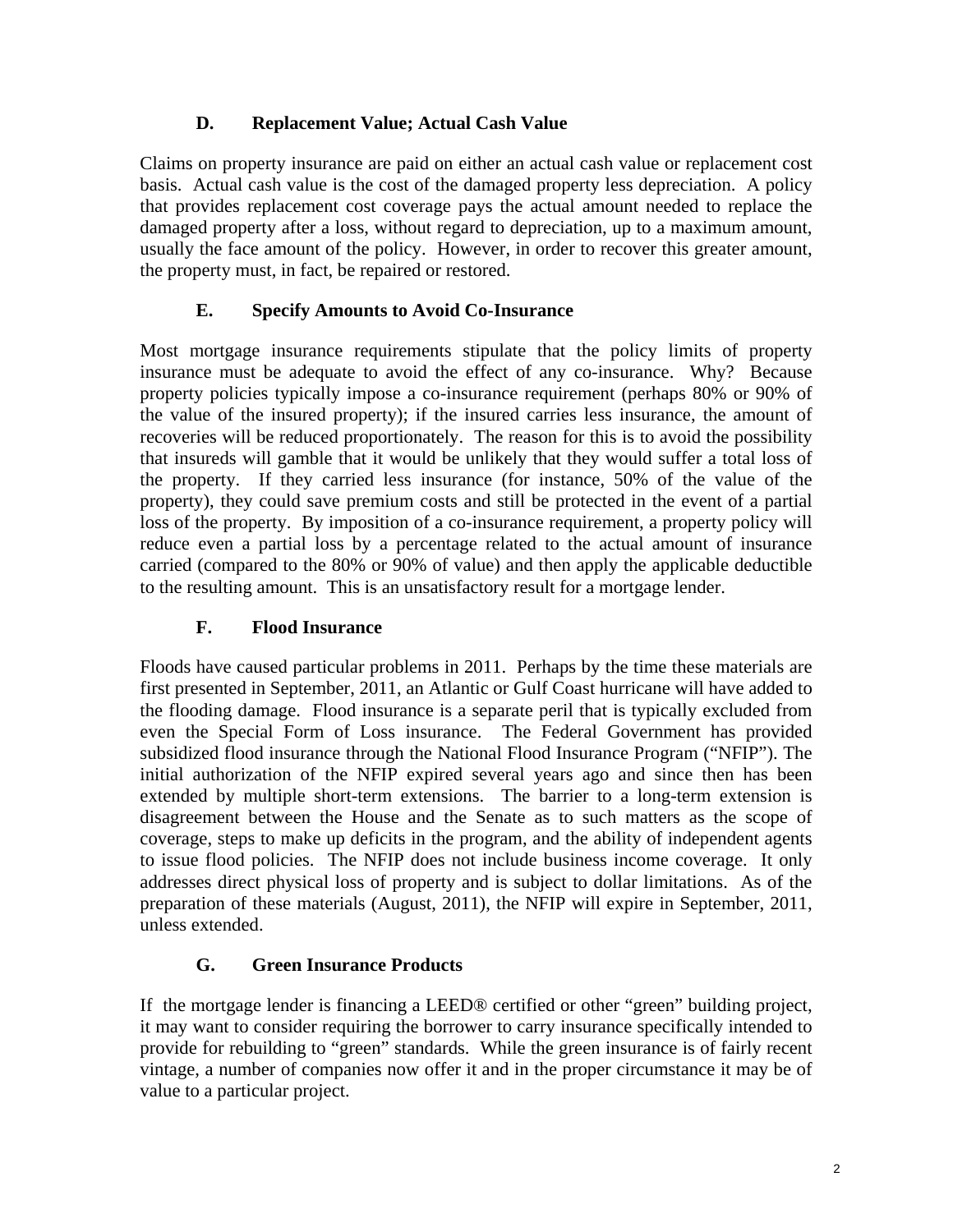#### **III. RIGHTS OF THE MORTGAGEE TO THE BORROWER'S INSURANCE PROCEEDS**

Both the mortgagor and mortgagee have insurable interests in mortgaged property. A mortgagor may insure the mortgaged property in an amount equal to the property's value while a mortgagee's insurable interest is limited to the amount of its secured debt. Absent a contractual undertaking to insure the mortgaged property and to insure the interest of the mortgagee, the mortgagor does not have an obligation to do so. However, it is customary in commercial financing to require the mortgagor to carry insurance for the joint interest of both mortgagor and mortgagee.

There are different types of mortgagee clauses under a property insurance policy. The primary types are the open mortgage clause and the standard mortgage clause. A clause that simply provides that insurance proceeds will be payable to a mortgagee "as its interest may appear" links the mortgagee's recovery to the right of the mortgagor to recover. This exposes the mortgagee to risks that the insurer will be afforded a defense to payment to the mortgagee based upon inequitable conduct of the mortgagor. An "open" mortgage clause provides that any loss is payable to the lender "as its interest may appear." This type clause exposes the lender to all the defenses and limitations that the insurer has against the insured mortgagor, such as failure to pay the premium or perform a condition for coverage under the policy. *See* cases and discussion at 48 A.L.R. 121 (1927) and 38 A.L.R. 367 (1925) and 3 COUCH ON INS. § 65.8. Examples of the effect of such a clause are *Commerce Bank & Trust Co. v. Centennial Ins. Co.*, 446 N.E.2d 73 (Mass. 1983) and *Pioneer Food Stores Coop., Inc. v Fed. Ins. Co.*, 563 N.Y.S.2d 828 (N.Y. Sup. Ct. 1991). In *Commerce Bank* the mortgagee claimed that it should receive the insurance proceeds regardless of whether the loss was caused by a fire set by the mortgagor. While the court did not determine the question of arson, it held that because the mortgagee was essentially merely a loss payee, it could recover only if the mortgagor would have been entitled to recover. *Pioneer* also involved suspected arson by the mortgagor; because the mortgagor would not provide financial information or submit sworn affidavits regarding the loss, the mortgagee was denied recovery. Not all borrowers facing financial difficulty consider insurance fraud as the way out of their problems, but the mortgagee of one who has taken this path will be unprotected if it is simply named as loss payee or is covered under an "open mortgage clause" type of endorsement

The standard mortgage clause was developed to protect recovery by the mortgagee even though the insurance contract between the mortgagor and the insurer might be voided because of certain omissions or acts by the mortgagor (for example, neglect, arson, concealment). A standard mortgage clause grants independent rights to the mortgagee from the insurer that can be enforced regardless of the actions of the mortgagor. A standard mortgage clause, like the open mortgage clause, provides that the loss will be payable to the mortgagee "as its interest may appear," but it goes further to provide that the insurance, as to the mortgagee, will not be invalidated by acts of the insured. Standard commercial property policies automatically extend coverage to the mortgagee as an insured through the inclusion of the standard mortgage clause. 4 COUCH ON INS. §§ 65:32 and 65.9. Examples of cases that provided payments to the mortgagee under such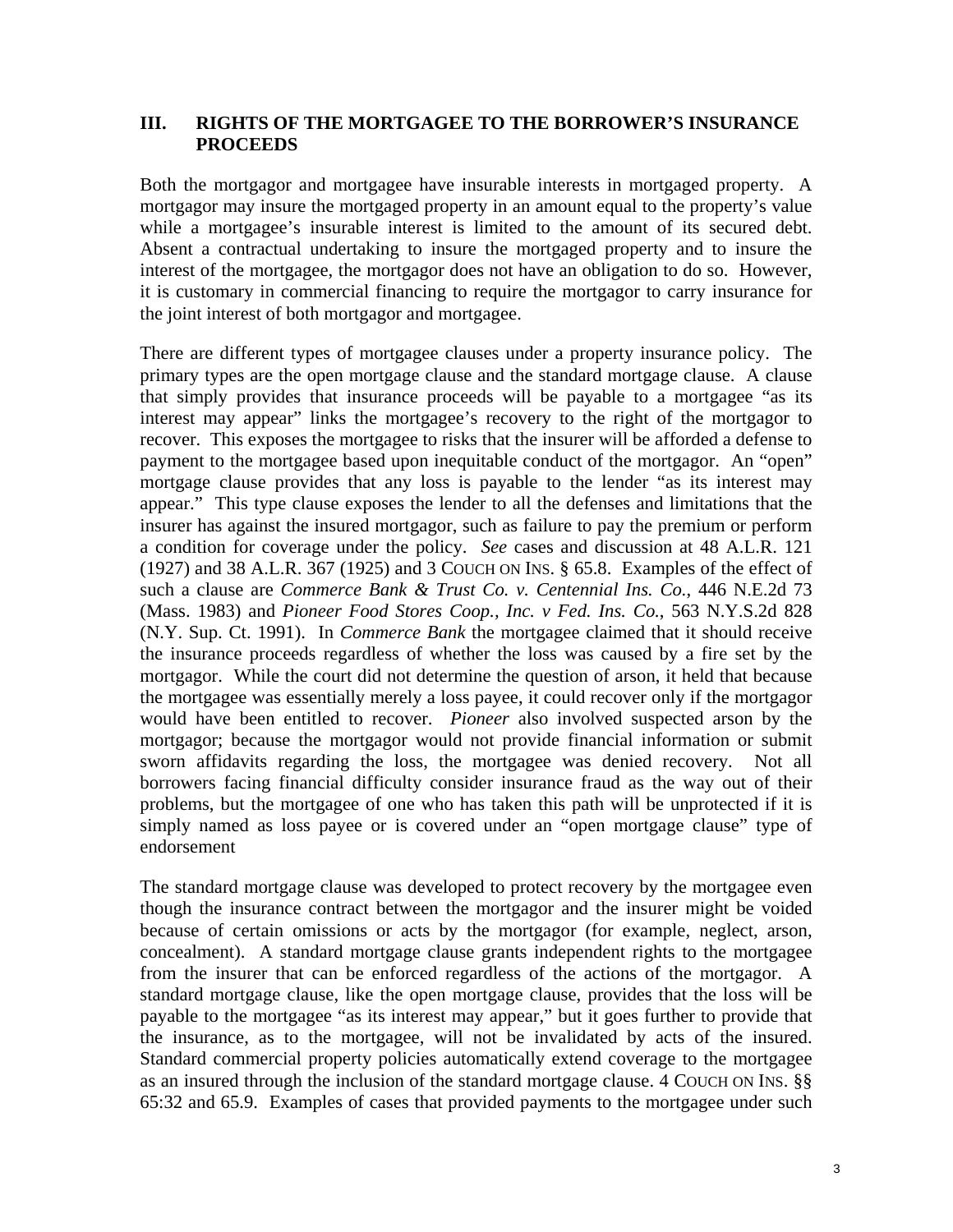clauses are *Nat. Comm. Bank & Trust Co. v. Jamestown Mut. Ins. Co.*, 334 N.Y.S.2d 1000 (N.Y. Sup. Ct. 1972) and *Foremost Ins. Co. v Allstate Ins. Co.*, 460 N.W. 2d 242 (1990). In the *National Commercial Bank* case the insurer claimed that material misrepresentations of the insured voided the policy. However, the court found that the standard mortgage clause created a separate contract between insurer and mortgagee that was not affected by the actions of the insured. *Foremost* involved yet another cases of arson by the insured, but because the policy named the mortgagee under the standard or union clause, it was entitled to recover despite the actions of the insured. John W. Steinmetz and Stephen E. Goldman, *The Standard Mortgage Clause in Property Insurance Policies*, 33 TORT & INS. L. J. 81 (1997).

## **IV. REQUIRING THE PROPER INSURANCE: LIABILITY INSURANCE**

Liability insurance requirements are most often considered by landlords and tenants, rather than mortgage lenders and borrowers. Why? When landlords and tenants own or control portions of the same property, the possibility for injuries to persons, damage to adjoining property, and other potential sources of liability abound. The same is not true in the case of a passive mortgage lender and its borrower. Why should a mortgage lender care about the liability insurance carried by its borrower?

## **A. Viability of the Borrower**

The primary reason for the mortgage lender's concern with this type of property is that if its borrower suffers an uninsured (but insurable) loss that is beyond its ability to absorb, its continued viability is at stake. Further, although the likelihood of a claim against a mortgagee for injuries at the mortgaged property are small, it should still require that it be named as an additional insured on the liability insurance of its borrower. This will reduce the chances that the mortgage lender's own insurance would be required to pay a claim that would be covered by the insurance required to be carried by the mortgagor.

#### **B. Amount of Insurance**

Unlike property insurance, for which the value of the mortgaged property and coinsurance concerns dictate the dollar amount of coverage required, the amount of liability insurance is often dictated by the level of risk involved in the borrower's activities. Commercial General Liability Insurance will carry both an aggregate limit for the policy period as well as sublimits for specific risks. For instance, a policy may limit recovery for a single occurrence during the policy period as well as an aggregate for the policy period. Typically, the mortgage lender will require that the borrower also carry excess liability or an umbrella policy that covers losses in excess of those stated in the CGL policy.

#### **C. Additional Insured; Waiver of Subrogation; Primary Coverage.**

As important as stipulating the amount of liability insurance to carry is to require that the lender be named as an additional insured on the borrower's policy. As an additional insured, the lender is entitled to the benefits of the policy but is not charged with obligations of the named insured (such as payment of premiums). The lender should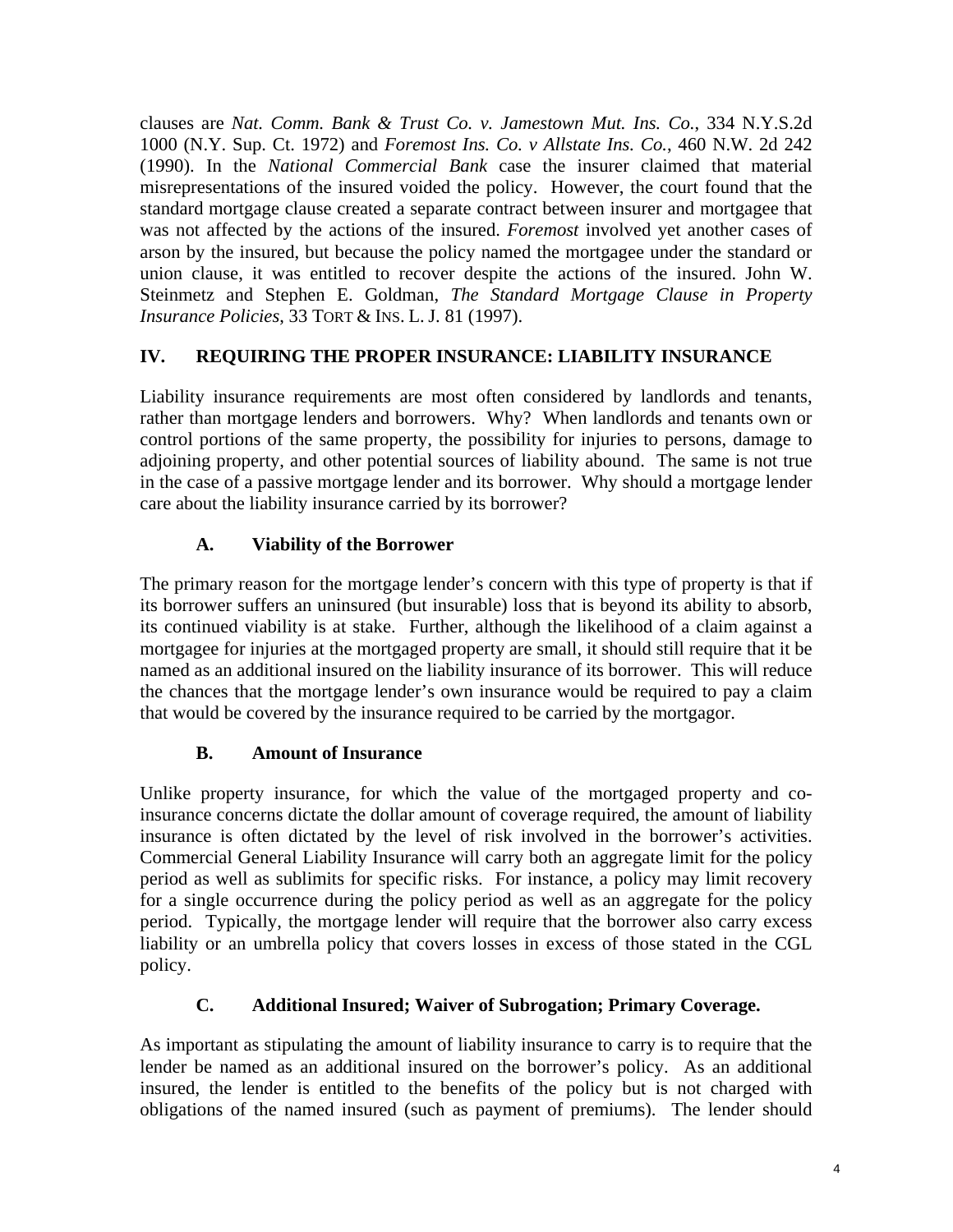require that the insurer waive all rights of subrogation against the mortgage lender. This may require an endorsement to the CGL policy, although some forms may contain an automatic waiver of subrogation. Further, if the lender is an insured (such as an additional insured) under the policy the insurer cannot exercise subrogation rights against its insured. Also, since a particular risk may be covered under both the lender's and the borrower's insurance, the borrower's insurance should be required to be primary. This will avoid the possibility that the lender's insurer would also be required to respond in the event of a claim based on "other insurance" clauses present in many CGL policies. The "other insurance" clause typically shifts primary coverage to any other insurance covering the risk, which may be contrary to the risk allocation intentions of the lender.

## **V. REQUIRING THE PROPER INSURANCE: BUSINESS INCOME AND CONTINGENT EXPENSE**

In addition to losses from direct physical loss of the property, loss of income due to inability to use the mortgaged property and loss of income due to losses suffered by suppliers or customers (without loss to the mortgaged property) are major concerns. As seen following the earthquake and tsunami and nuclear power crisis in Japan, disruptions in the supply chain around the world can have a tremendous impact on the business of landlords and tenants in the United States.

## **A. Business Income Insurance**

Business income insurance is intended to compensate for losses associated with the interruption of the mortgagor's business due to suspension of operations as a result of physical damage to the insured's premises. Business interruption losses can be covered for a fixed period of time after the damage occurred or for the "period of restoration." The amount paid by the insurance company is based on proven actual loss of business. Business income insurance also typically covers extra expenses, such as expenses incurred to avoid or minimize the suspension of business and to continue operations either at the insured premises or at a temporary location. Policies usually include civil authority coverage, which will reimburse the insured for lost income and necessary expenses incurred because a civil authority prohibited access to the insured premises due to off-premises damage from a covered peril. By requiring its borrower to carry this insurance, a mortgage lender can increase the likelihood that its borrower will remain a viable entity following a disruption of use of the mortgaged property.

#### **B. Contingent Business Income**

While property insurance and business income insurance focus on losses to property owned by the mortgagor, contingent business income insurance may provide some relief when the insured premises are not damaged but utilities are unavailable due to damage off-site or when damage to the property of suppliers or customers causes a loss to the insured.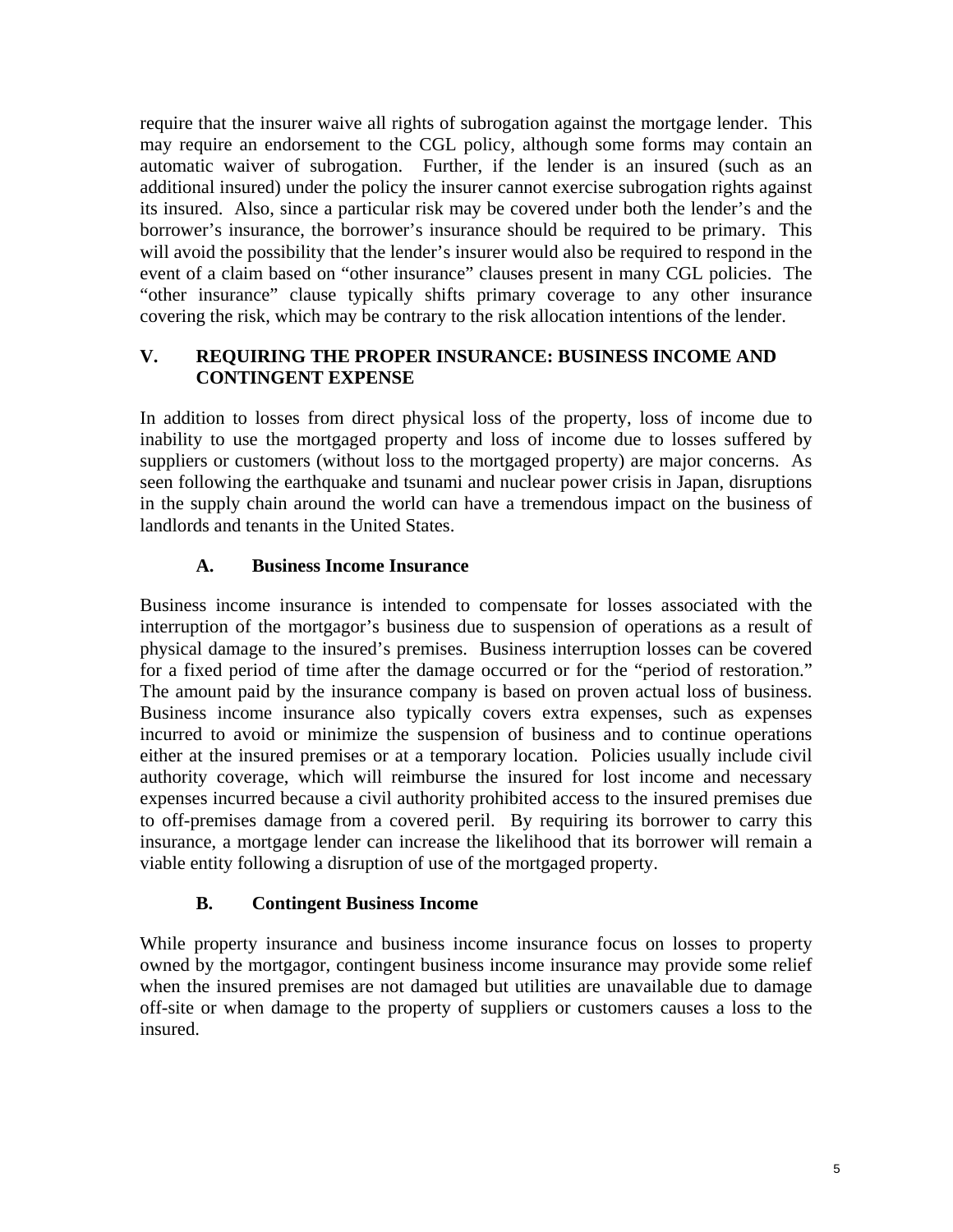#### **C. Rental Insurance**

Business income rental coverage protects the landlord when a tenant's rent is abated, such as when the premises are not habitable due to damage or destruction. Many tenants, particularly small tenants, may not be able to continue to pay rent if they cannot access the premises and are not properly insured for this contingency. However, a lease could provide that a tenant's rent is abated in the event of damage to the leased premises. The landlord can insure this risk with rental insurance and include the cost in the operating expenses of the building. A lender with a lien on commercial rental property would benefit from requiring its mortgagor to carry this coverage, as it could support the viability of the project.

#### **VI. OBTAINING EVIDENCE THAT THE PROPER INSURANCE HAS BEEN PLACED AND IS IN FORCE**

Specifying adequate insurance coverages is the first step in protecting the mortgagee. The next step that the mortgage lender must take is to confirm that the insurance has been obtained and is in full force and effect, as required.

## **A. Certificates of Insurance**

Many loan agreements, mortgages, and deeds of trust require a party to furnish a certificate of insurance as evidence of the existence of the proper insurance. Is this sufficient? Unfortunately, no. Prior to 2006, the ACORD form of certificate for property insurance did appear to be evidence of insurance and did appear to give rights against the insurer (including independent rights to notice upon cancellation). When the ACORD forms changed in 2006 to clearly state that they conferred no rights on the certificate holder, mortgage lenders and attorneys who practiced in this area attempted to negotiate with the insurers and agents to restore some enforceability to insurance certificates. Unfortunately, this did not succeed. In fact, the insurance industry began approaching state insurance commissioners and legislatures to gain support for their position that a certificate of insurance could not vary the underlying policy or grant rights that did not exist under the applicable policy. At last count, 39 states now have either insurance regulations or statutes on this point. Texas has both. Texas Department of Insurance Commissioner's Bulletin #B-0049-10 (November 24, 2010); SB 425, Texas Insurance Code Chapter 1811 (effective January 1, 2012).

The result? A certificate of insurance will not provide coverage if coverage is not provided in the underlying policy. A certificate of insurance, if incorrect, may provide a claim against the agent who issued the incorrect certificate, but it will not obligate the underwriter under the policy. *TIG Ins. Co v. Sedgwick James of Washington*, 276 F.3d 754 (5th Cir. 2002), aff'g 184 F.Supp.2d 591 (S.D. Tex. 2001); W. Rodney Clement, Jr., *Is a Certificate of Commercial Property Insurance a Worthless Document*? PROBATE & PROPERTY 46 (May/June 2010); Alfred S. Joseph III and Arthur E. Pape, *Certificates of Insurance: The Illusion of Protection*, PROBATE & PROPERTY 54 (Jan./Feb. 1995).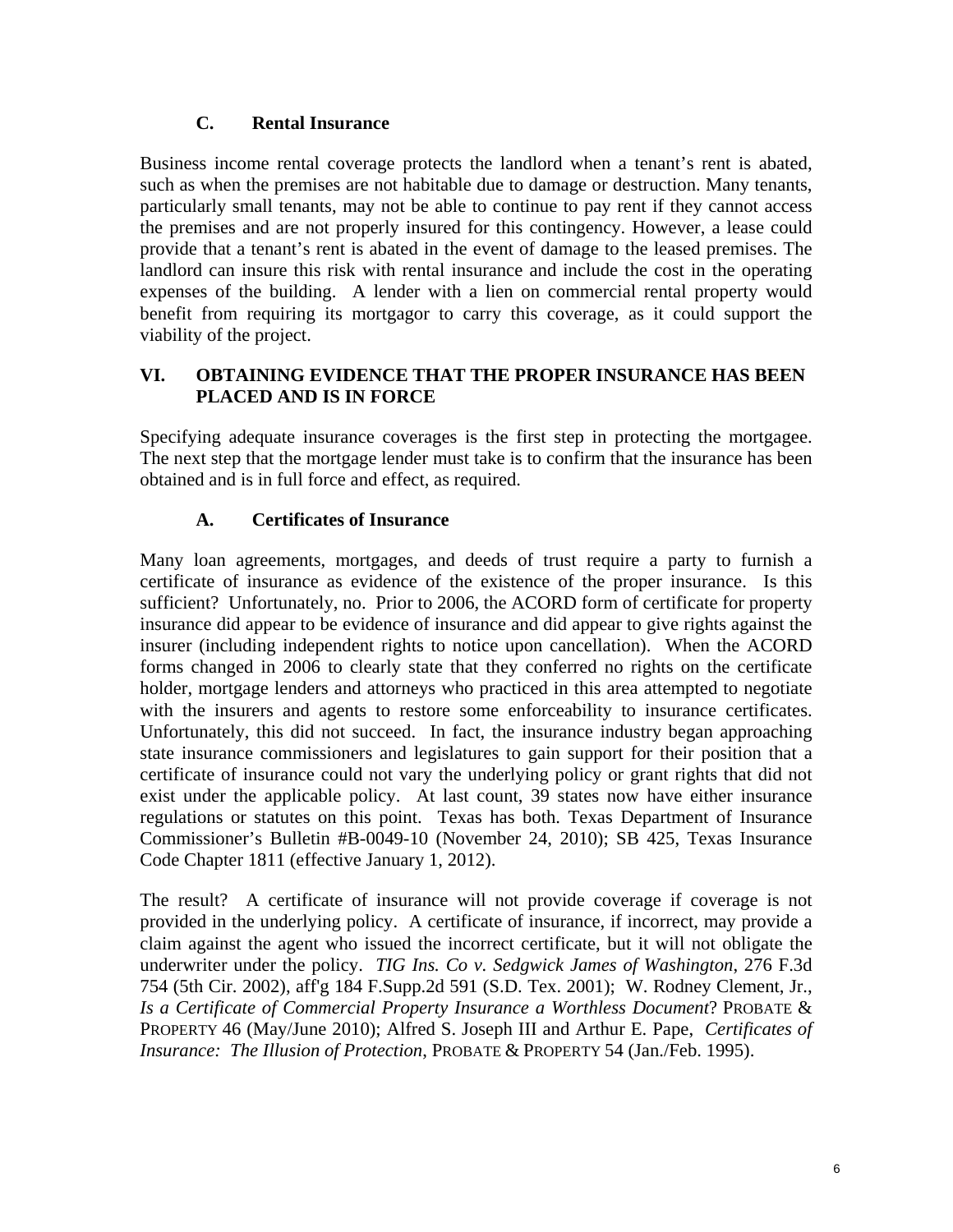## **B. The Alternatives to a Certificate of Insurance**

If a certificate of insurance does not afford independent rights against the insurer, what alternatives are available to a mortgage lender? Unfortunately, there is no good alternative to obtaining and reading the underlying policy. This obviously adds costs, particularly in instances in which multiple properties are covered under blanket policies, or properties are owned by large, national entities with operations in many locations. The lender's insurance advisor or risk management division will have to obtain and read the policy in order to discern what coverages are extended, and whether they comply with the requirements of the loan agreement or deed of trust.

## **VII. SELF INSURANCE ISSUES**

## **A. The Self-Insured Borrower**

Typically, loan agreements, mortgages, and deeds of trust provide very specific requirements for insurance to be carried by the borrower. Often, after these very specific requirements, the borrower is given the right to self-insure some or all of the risks listed, generally subject to consent of the lender. What concerns should be considered in granting or denying approval for self-insurance? These concerns are typically addressed by the joint decision of the risk management and credit departments because selfinsurance means that only the unsecured credit of the borrower stands behind a loss or liability, except for any amounts provided by reinsurance.

## **B. What is Self-Insurance?**

The umbrella term "self-insurance" does not indicate much about what procedures are to be followed and what protection is available. Since there is no defined term for selfinsurance, the lender should recognize that it can impose conditions and limitations on what the borrower intends to carry. Ann Peldo Cargile, Stephen K. Cassidy, and Arthur E. Pape, *Are you Bare or Are you Covered; An Examination of Some Key Issues Raised by Self-Insurance*, THE ACREL PAPERS, Fall 2002 at 341. For instance, a borrower may retain extremely high deductibles or self-insured retentions, but may obtain policies of reinsurance for losses over a certain level. Deductibles and self-insured retentions each mean that only the credit of the borrower backs losses up to a certain amount. If the borrower's program includes self-insured retentions, the borrower itself handles and manages all claims and provides the defense of all lawsuits. The reinsurer is involved only when the limits have been surpassed. In such a case, obligations of defense, as well as those of indemnity, are provided by the borrower.

## **C. Limits on Self-Insurance**

If a lender is willing to allow a borrower to self-insure, it should consider limitations and restrictions on this right. For instance, the lender could consider limits on specific deductibles and retained risks and require evidence of reinsurance from a financially responsible insurer. Since the borrower's unsecured credit alone stands behind most losses, only the most credit-worthy borrowers should be allowed to self-insure. The right to self-insure could be limited to continued compliance with financial means tests and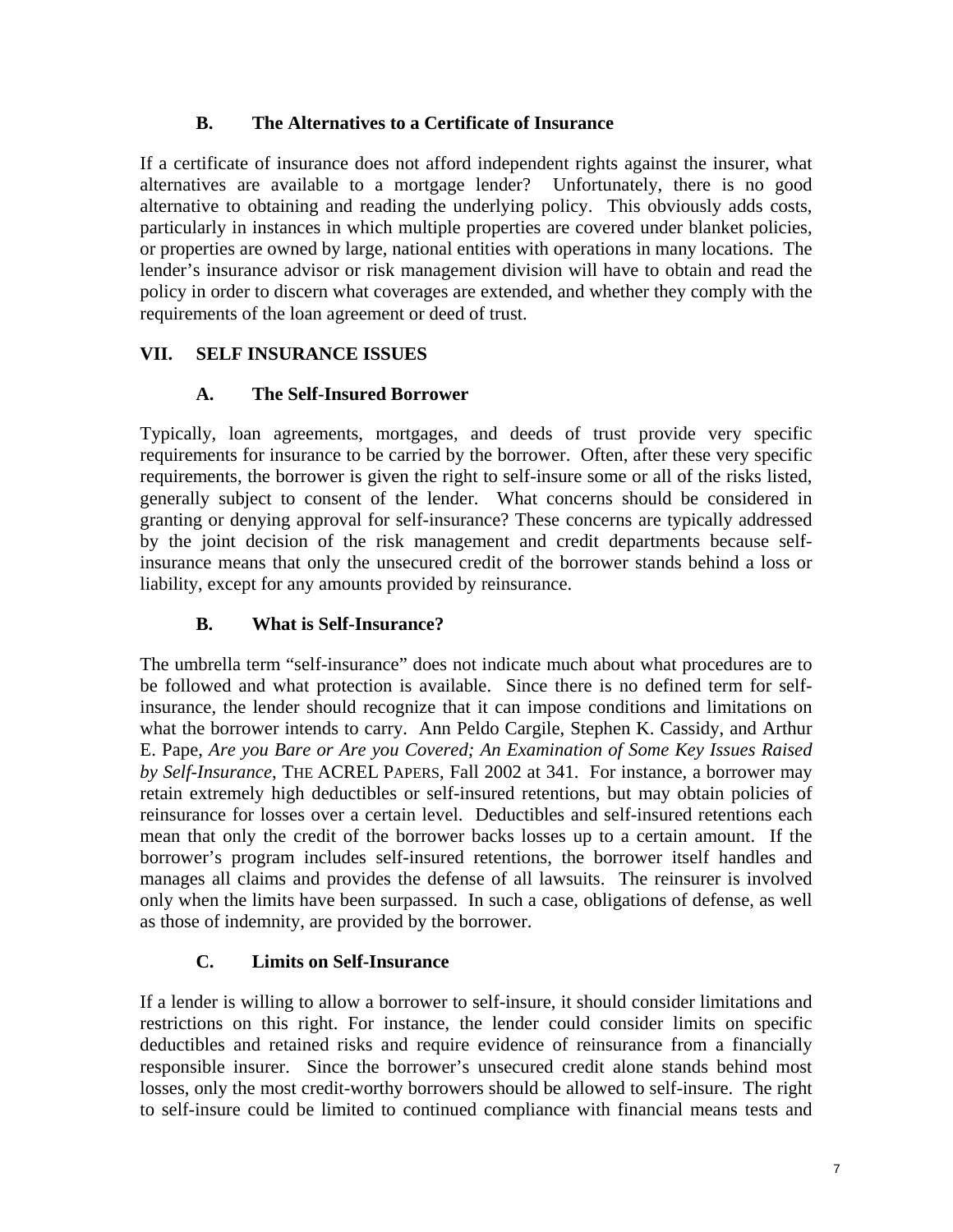with compliance with other terms and conditions of the loan agreement or deed of trust. Mortgage lenders are already monitoring the borrower's financial situation, so these tests could easily fit into that review process.

## **D. Limit the Use of Self-Insurance by Successors**

Most loans limit certain fundamental changes of the borrower, such as some mergers, without consent of the lender. Typically, a sale of the mortgaged property and assumption by the transferee will also be subject to consent of the lender. When requested to consent to such a transaction, the lender should consider whether the modified entity structure or new owner of the mortgaged property should be allowed the same rights to self-insure as were allowed to the original borrower. The credit agreement may be even more specific and limit the right to self insure to only the original borrower. This insures that the question of self-insurance is considered by the lender at the time of a merger or transfer of mortgaged property and is not overlooked in the approval process.

## **VIII. MANAGING PROCEEDS AFTER AN INSURANCE LOSS**

## **A. Addressing the Issue in the Loan Agreement or Deed of Trust**

All loan agreements and deeds of trust address the issue of application of insurance proceeds after a loss. Depending upon the nature of the loan, the strength of the borrower, and the lender, these provisions may give the lender absolute discretion as to whether to release insurance proceeds to the borrower for use in rebuilding or to apply to reduce or discharge the mortgage debt, or they may outline conditions under which the borrower will be entitled to receive the proceeds to rebuild the project. Scott Osborne & Julie Williamson, *Living with Loan Documents after a Casualty*, ACREL Insurance Workshop, 1994.

#### **B. Considerations in the Decision to Allow Rebuilding; Replacement Value**

If the lender has total discretion in the use of the proceeds, it will consider the viability of the project, the strength of the borrower, the lender's relationship with the borrower and its affiliates, and many other credit-driven factors. It should also consider the effect this decision will have on the amount of the recovery. Typically, the lender will have required that the borrower obtain replacement value insurance. As noted above, this provides more coverage than "actual cash value" because it provides funds necessary to replace the project, rather than taking the original cost of the insured property and then applying a reduction for physical depreciation. Obviously, since replacement value insurance provides more coverage, it is more expensive. However, receipt of replacement proceeds depends upon replacement of the project. If the project is not rebuilt, the insurer will pay only the lesser actual cash value proceeds. The lender should be aware of this as it considers whether to allow rebuilding or to require repayment of its loan.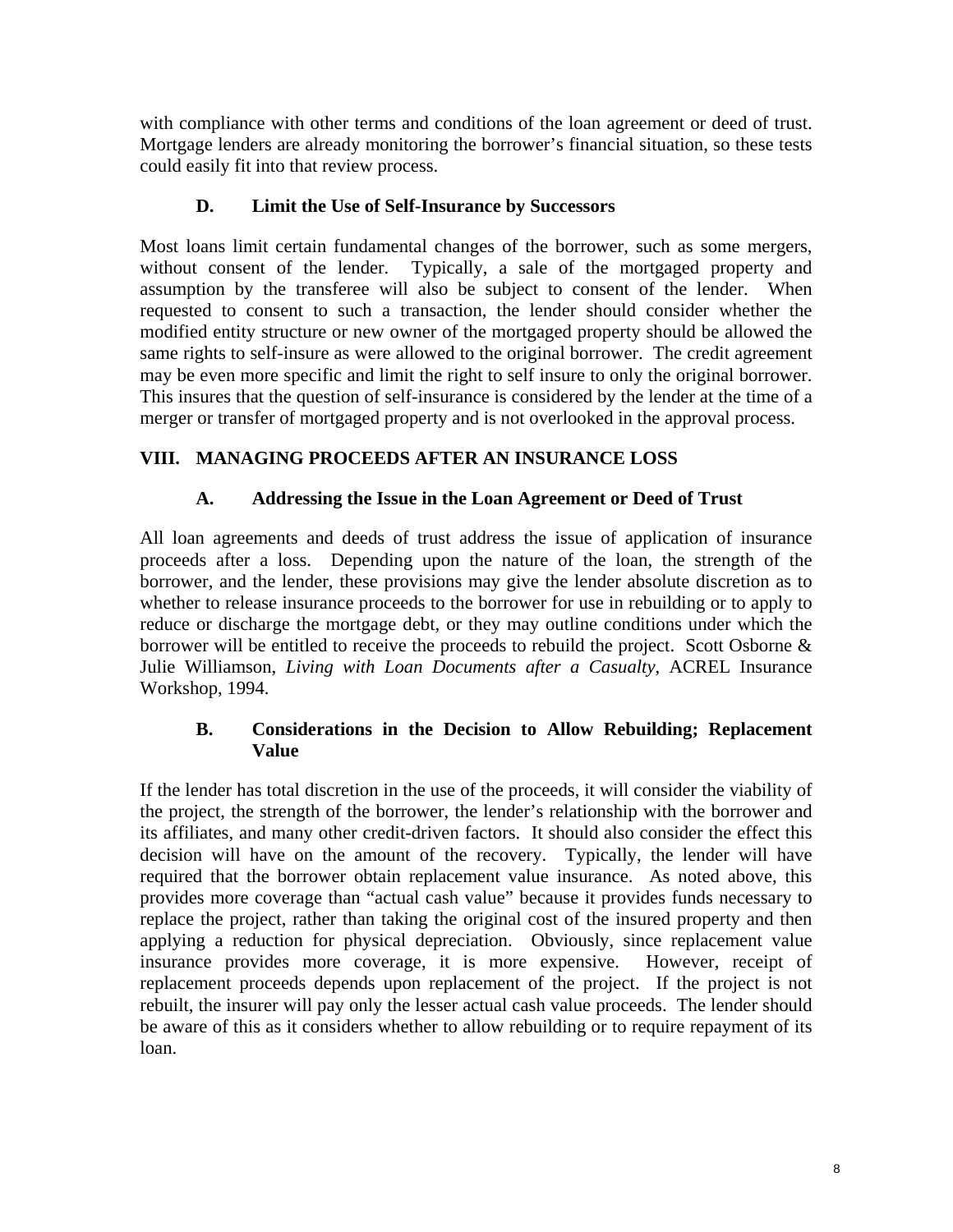## **IX. ISSUES ARISING AT THE TIME OF WORKOUTS**

When a lender approaches a workout situation, it typically considers the project's viability, the strength of the borrower, the ability to obtain additional collateral or creditworthy guarantors, and other credit-driven factors. What should it consider in terms of the borrower's insurance?

## **A. Use of Proceeds**

Typically the lender has sole discretion whether to apply insurance proceeds to repayment of the loan or rebuilding of the project. If the borrower negotiated more favorable conditions for use of proceeds, now would be the proper time to consider revisions to the use of proceeds.

#### **B. Self-Insurance**

If the borrower was permitted to self-insure, the workout period is the time to consider whether the limitations on self insurance are sufficient, and whether the borrower is still a good candidate for self insurance.

## **C. Evidence of Insurance**

Although mortgage lenders are very aware of the limitations of insurance certificates, many still rely upon certificates rather than requiring copies of policies and review of those policies to determine whether all coverages have been placed as required and are still in force and effect. The workout period is the time to go behind the certificate and require the actual policies and to have the lender's own insurance/risk management department determine whether the required coverages are in fact in place.

#### **X. ISSUES ARISING AT THE TIME OF FORECLOSURE**

Insurance issues need to be considered by the loan officer and foreclosure counsel at the time that the foreclosure is planned. Certainly, all of the issues raised elsewhere in this paper, are important. In addition, there are several issues unique to a foreclosure that should be considered.

#### **A. Considerations Prior to Foreclosure**

Some property insurance policies require the mortgagee to notify the insurance carrier of the commencement of foreclosure. Notice is given to the insurance carrier so that it can protect its position by purchasing the secured indebtedness or bidding at the foreclosure sale, especially if a casualty loss has occurred before the foreclosure sale. The safest practice is to notify the insurance company of a pending foreclosure sale and to notify the company of the change of ownership after the foreclosure sale.

Further, if the mortgagor abandons the mortgaged property before the foreclosure sale, the mortgagee must confirm continuation of coverage. Most property insurance policies exclude or reduce coverage after the insured property is vacant for more than a certain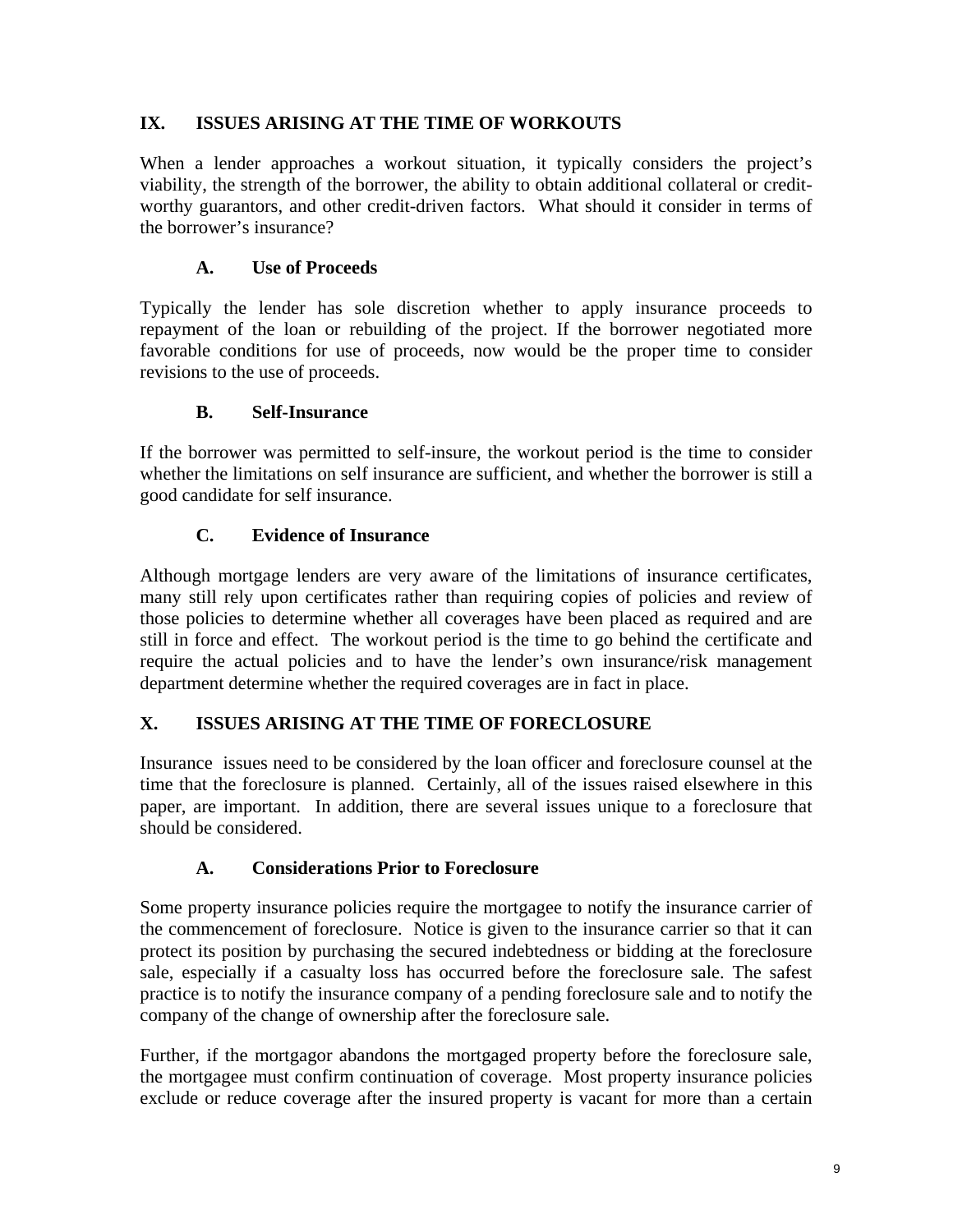period of time, often 60 days. This limitation arises from the possibility of vandalism, glass breakage, theft, and other casualties when the property is unprotected. Although a company may offer an endorsement to override the vacancy exclusion, these typically provide coverage for short term coverage at a much greater cost.

## **B. Loss to the Property Before Foreclosure**

If the mortgaged property is damaged before the foreclosure sale, the lender will be concerned as to whether the mortgagor, the lender, or the purchaser at the foreclosure sale will receive the proceeds. In addition, it should consider whether a greater recovery be available if the proceeds are applied in reconstruction of the mortgaged property than if they are taken as a cash payment. The greater replacement cost proceeds are payable only if the property is repaired. If proceeds are applied to the mortgage debt, the lower "actual cash value" will be paid.

The lender's right to the property insurance proceeds depends on the existence of an insurable interest in the mortgaged property. A secured lender's interest in the policy is limited to the balance of the secured indebtedness. Therefore, its interest will vary depending on the action taken before the insurer disburses the insurance proceeds. If the lien is foreclosed before the proceeds are distributed, the lender's right to the proceeds may be reduced or extinguished, depending on the lender's interest remaining after foreclosure. If the lender purchases the mortgaged property for the amount of the debt outstanding, it will have no right to the insurance proceeds. *Beneficial Standard Life Insurance Co. v. Trinity National Bank*, 763 S.W.2d 52 (Tex. App.—Dallas 1988, writ denied); *Helmer v. Texas Farmers Insurance Co*., 632 S.W.2d 194, 196 (Tex. App.—Fort Worth 1982, no writ); *Norwest Mortgage, Inc. v. State Farm Fire & Casualty Co*., 118 Cal. Rptr. 2d 367 (Cal. App. 2002); *Lenart v. Ocwen Financial Corp*., 869 So.2d 588 (Fla. App. 2004); Patrick A. Randolph, Jr., *The Mortgagee's Interest in Casualty Loss Proceeds; Evolving Rules and Risks*, 32 REAL PROP. PROB & TRUST LAW J. 1 (1997); *Burning Issues: The Role of Insurance in a Real Estate Transaction*, ABA Real Property Program, 1998 Annual Meeting; Sidney G. Saltz, *Tug of War: Who Gets the Casualty Insurance Proceeds*?, PROBATE AND PROPERTY, 32 (July/August, 1999). Since the knowledge of the lender of a loss to the mortgaged property is irrelevant for purposes of determining an insurable interest, a physical inspection of the property prior to foreclosure can avoid any accidental loss of a claim to insurance proceeds. If the lender purchases the mortgaged property for less than the balance owed on the secured debt, it may recover from the insurer, as from the mortgagor, the deficiency (up to the policy limits). *Arkansas Teacher's Retirement Sys. v. Coronado Properties*, 801 S.W. 2d 50 (Ark. App. 1990); *Imperial Mortgage Corporation v. Travelers Indemnity Company of Rhode Island*, 599 P. 2d 276 (Colo. App. 1979); *Phalen Park State Bank v. Reeves*, 251 N.W. 2d 135 (Minn. 1977); John W. Steinmetz and Stephen E. Goldman, *The Standard Mortgage Clause in Property Insurance Policies*, 33 TORT & INS. L. J. 81, 102 (1997); 4 COUCH ON INS. §§ 65:12 and 65:59.

The lender may decide to postpone the foreclosure sale until after the amount payable on the insurance policy is determined. Otherwise, it risks overbidding and establishing a deficiency less than the amount of the insured casualty loss. If the lender determines that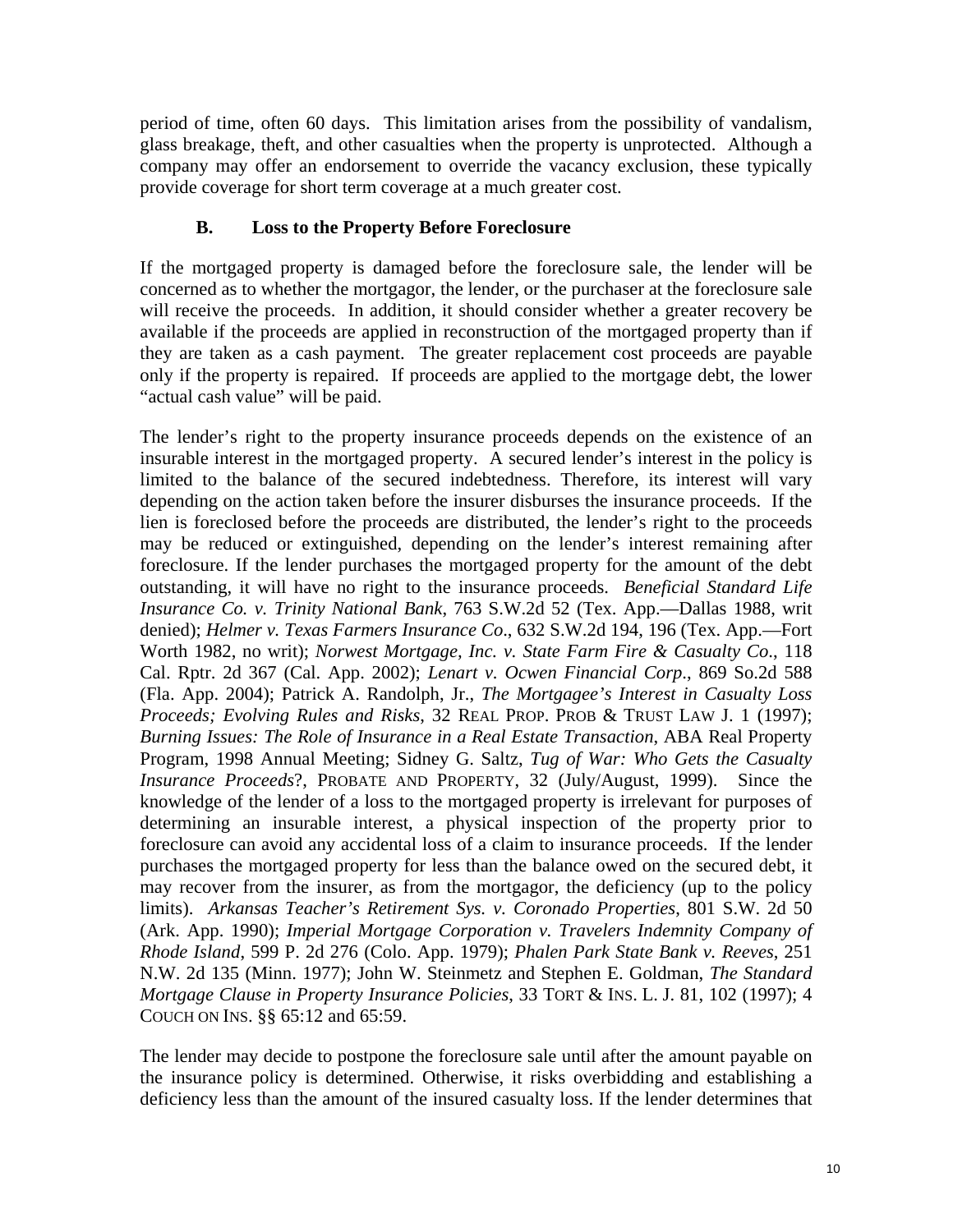it must foreclose before the insurance proceeds are liquidated and applied to reduce the secured debt, it should bid low enough to establish a deficiency equal to the expected insurance proceeds.

## **XI. RECEIVERS AND BANKRUPTCY ISSUES**

## **A. Receiverships**

In recent years the request for appointment of receivers in connection with foreclosures has increased dramatically. Lenders and servicers have resorted to receiverships to operate and even sell the property, without proceeding to a foreclosure sale. Morris A. Ellison, Lawrence M. Dudek, and Samuel H. Levine, *'Tis Better to Receive - The Use of a Receiver in Managing Distressed Real Estate*, 2009 THE ACREL PAPERS 1. The rights and obligations of the receiver are established both by applicable state or federal law and in the order of receivership. Typically, these require the receiver to post a bond to insure its faithful performance, address operation of the premises, collection of rents, maintenance of insurance and, if permitted by the court and applicable law, to sell the property and distribute the proceeds.

Surprisingly, other than the Block 37 case discussed below, there has been little discussion of the insurance issues arising in connection with receiverships, possibly because they were relatively seldom used prior to the recent financial meltdown. The cases that do address these issues date prior to 1940; since so much of insurance law hinges on the analysis of policy language and since insurance policies have continually changed over time, reliance on these early cases should be tempered with consultation with knowledgeable insurance advisors.

During a receivership, the receiver, rather than the owner or its property manager is in possession of the property and entitled to receive the rentals and operate and maintain the property. The mortgage debt remains outstanding, so the mortgagee's insurable interest remains in the property. Since the mortgage has not been foreclosed, the owner still retains its interest in the property.

## **B. Appointment of the Receiver; Prohibited Assignment of Policy?**

The concern raised by commentators is that the appointment of a receiver may be considered a prohibited assignment of the policy that would release the insurer, absent its consent to the assignment. Unless the owner and its insurer consent to an assignment of rights under the property policy, the receiver should not assume that it is entitled to coverage under the owner's policy and should not assume that the owner's interest in the policy remains protected. The typical ISO form restricts the right of the insured to transfer rights under the policy without the insurer's consent. There is, however, at least some old authority that the appointment of the receiver does not breach this restriction, on the grounds that the possession of the receiver is for the benefit of all parties involved. *Hanson v. Royal Ins. Co*., 257 F. 715 (6th Cir. 1919). 3 COUCH ON INS. § 40:23; 3 COUCH ON INS. § 42:27; 6A COUCH ON INS. § 92:79.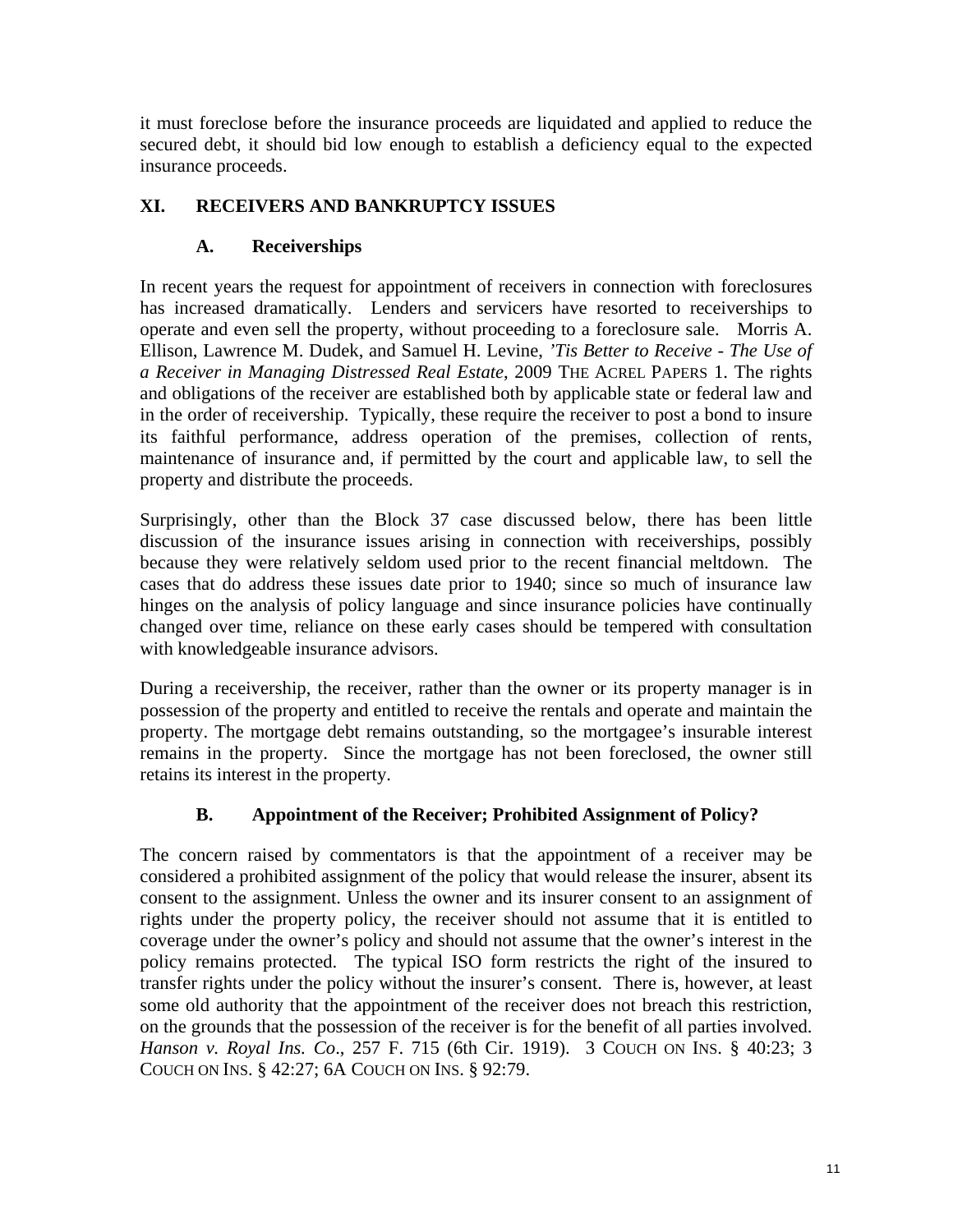#### **C. Insurable Interest**

Often, the property insurance on the mortgaged property has lapsed or is close to expiration and the receiver must obtain insurance to protect the property. While the receiver has the authority to obtain such insurance, it is unclear whether this is on the basis of the receiver's insurable interest in the property or whether it simply has the authority to take that action on behalf of the parties (owner, mortgagee, or other creditor) who will ultimately benefit from the insurance. *Dallas Bank & Trust Co. v. Thompson et al*., 87 S.W.2d 307 (Tex. Civ. App.—Dallas 1935); *Imperial Assur. Co. v. Livingston, et al.*, 49 F. 2d 745(8th Cir. 1931).

#### **D. Insurance Considerations Prior to Appointment**

A recent Illinois case involves a dispute over insurance as a basis for a defense against the appointment of a receiver. In *Bank of America, N.A. v. 108 N. State Retail LLC*, No. 1-09-3523, Cook County, Illinois (2010) the mortgagee sued for foreclosure of its mortgage, based upon an alleged 46 million dollar shortfall in construction funds necessary for the completion of the "Block 37" project in Chicago. The developer/mortgagor provided insurance for the project, still in the construction phase, under a wrap-program, or owner controlled insurance program ("OCIP"). Apparently, the appointment of the receiver was delayed for several weeks as the receiver attempted to obtain its own OCIP insurance or to require an assignment by the developer of its OCIP. Although receivers have been touted as an efficient way to complete projects that fall into default while still under construction, this case may be an example of issues that might make such appointments impracticable.

#### **E. Bankruptcy**

There does not appear to be any case that holds that the mere filing of a petition in bankruptcy is such an assignment of the policy as would give the insurer a right to avoid responsibility. 6A COUCH ON INS. § 92:80. However, special rules and issues arise when the borrower files for reorganization or liquidation under the protection of the Bankruptcy Code. The primary question for the bankruptcy lawyer is whether the insurance policy and the insurance proceeds are property of the bankruptcy estate. Section 541 of the Bankruptcy Code, 11 U.S.C. § 541, broadly defines the bankruptcy estate to include "all legal and equitable interests of the debtor in property as of the commencement of the case" and "proceeds ... of or from property of the estate." While cases have held that the result is that insurance policies constitute property of the bankrupt estate the important question for the secured lender is whether the proceeds of insurance also constitute property of the estate. The general test seems to focus on whether, in the absence of bankruptcy, the debtor would have had a claim to the proceeds. Property insurance policies whose proceeds are payable to a creditor pursuant to a mortgagee/loss payee rider are not property of the estate. *In the Matter of Equinox Oil Company, Inc*., 300 F. 3d. 614 (5th Cir. 2002); *In the Matter of Edgeworth*, 993 F. 2d 51 (5th Cir. 1993); *In re Louisiana World Exposition, Inc*., 832 F.2d 1391 (5th Cir. 1987).